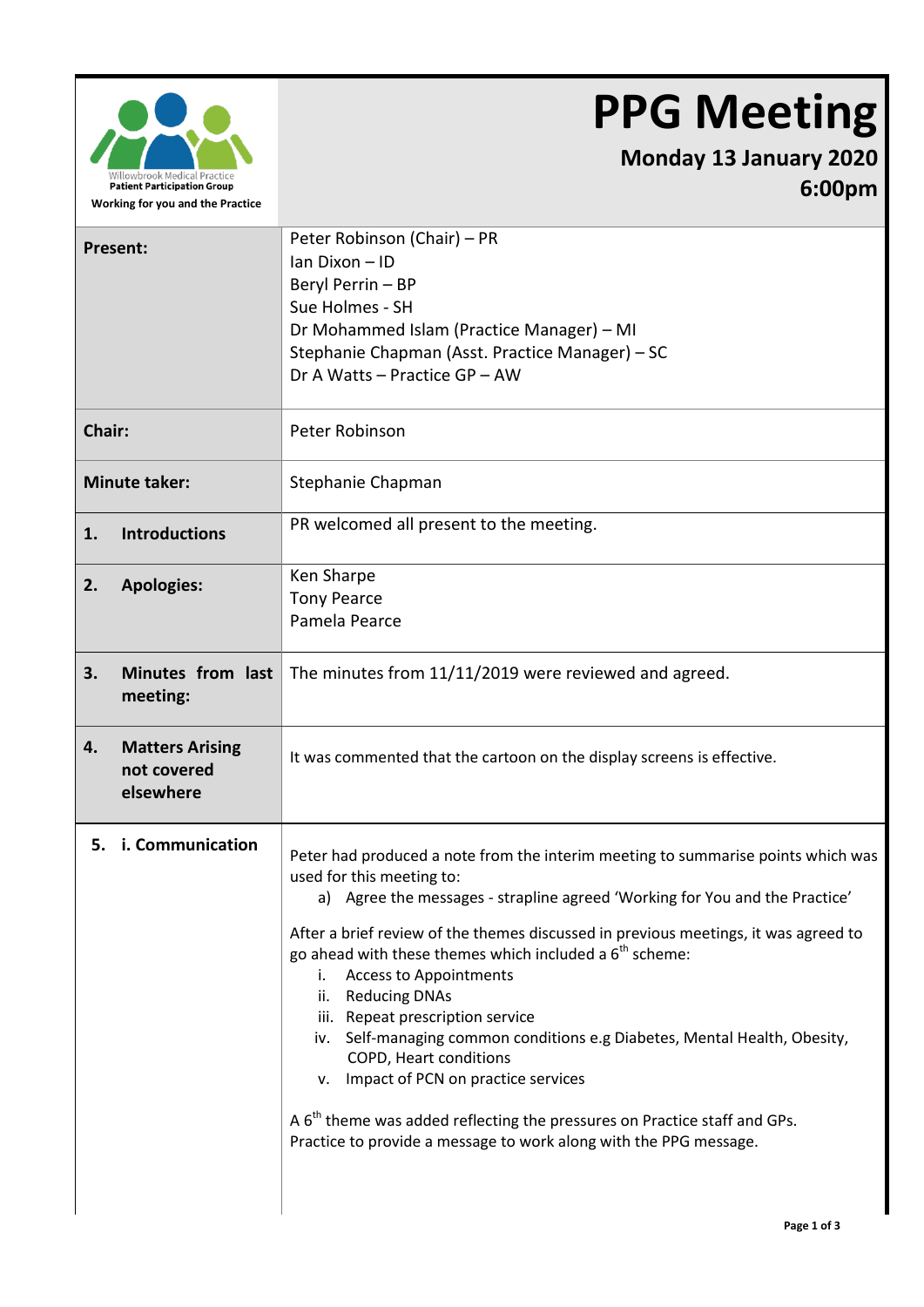|                                         | The work is now to proceed with Kate creating the succinct message to cover<br>themes 1 & 2 with the practice deciding which one to start on the JX screen.<br>Practice to provide a message to work along with the PPG message.<br>The expectation is that the theme will appear by the AGM on 9 <sup>th</sup> March.<br>Steph showed the meeting a draft graphic produced by Kate for Appointments<br>which was agreed with the PPG logo at the top corner. Messages agreed - to publish<br>to all 6 media options.                                                                                                                                                                                                                                                                                                                                                                                                                                                                                                                                                                                                                                                                                                                                                                                                                                                               |
|-----------------------------------------|-------------------------------------------------------------------------------------------------------------------------------------------------------------------------------------------------------------------------------------------------------------------------------------------------------------------------------------------------------------------------------------------------------------------------------------------------------------------------------------------------------------------------------------------------------------------------------------------------------------------------------------------------------------------------------------------------------------------------------------------------------------------------------------------------------------------------------------------------------------------------------------------------------------------------------------------------------------------------------------------------------------------------------------------------------------------------------------------------------------------------------------------------------------------------------------------------------------------------------------------------------------------------------------------------------------------------------------------------------------------------------------|
| 5. ii. Practice Dashboard               | Dr Watts and Mohammed briefly described and demonstrated the Primary Care<br>Dashboard. It was clear that it was useful in:<br>Looking at efficiency of practice resources<br>$\bullet$<br>Looking at the incidence of Willowbrook patients attending A&E inappropriately<br>$\bullet$<br>Looking at incidence of non-elective admissions<br>There was interest from the meeting in looking at patient experience with services<br>and the clarity of practice information (since there is a lot of detail showing)<br>The question was asked about the link between the Dashboard and MJOG<br>information and the National Patient Survey.                                                                                                                                                                                                                                                                                                                                                                                                                                                                                                                                                                                                                                                                                                                                         |
|                                         | Mohammed was asked to bring to the next PPG meeting on 11 <sup>th</sup> May a view about<br>how this data illustrates the patient experience and how it does it.<br>Next meeting to set up projector for further discussion. PPG members to think of<br>questions to ask about the dashboard. What areas most likely PPG could help with.                                                                                                                                                                                                                                                                                                                                                                                                                                                                                                                                                                                                                                                                                                                                                                                                                                                                                                                                                                                                                                           |
| vi. iii. 2020 Practice<br><b>Events</b> | Dr Watts had suggested that Cancer would be a good topic since Bowel Cancer was<br>an issue of interest to the practice. It was agreed that the AGM could be used to<br>cover some of the issues about how the practice supports patients with Cancer. Sue<br>Holmes indicated that she could get some material from Kings Mill about Cancer to<br>set up a display for the AGM.<br>Sue suggested we have a separate meeting to agree the details for the AGM and it<br>was agreed that a meeting be held on 19 <sup>th</sup> February at 10am at the practice.                                                                                                                                                                                                                                                                                                                                                                                                                                                                                                                                                                                                                                                                                                                                                                                                                     |
| 6. Practice Update &<br><b>AOB</b>      | MI informed the group that we will be holding Shingles Coffee Morning Clinics<br>throughout February ( $8^{\text{th}}$ &22 <sup>nd</sup> ) and March (14 <sup>th</sup> &21 <sup>st</sup> ) to capture both at risk groups<br>and catch up for the over 70's. PPG members were welcome to be involved.<br>Patient Knows Best - MI explained that by 2021 Practices will have a contractual<br>requirement to provide online consultations. The Practice is taking part in the trial<br>and if anyone is interested in taking park to email MI or SC. Further update when<br>attended meeting on 12 February 2020.<br>CQC Telephone follow-up As a follow up to our inspection visit in 2016 the Practice<br>had a telephone follow up with an inspector, GP and PM. The ideology behind the<br>telephone call follow up is to streamline the process. A report is prepared prior to<br>the call and the practice will receive an outcome report and plan. One point raised<br>was our low uptake of cytology screening. Telephone reviews will be annually with a<br>physical inspection every 5yrs. There is no change to our current rating of Good.<br>Practice Pharmacist it was agreed by all that having our Pharmacist within the<br>practice is a huge benefit. It was also commented that the Over the Counter<br>Medicine from Pharmacy message is slowly getting through. |